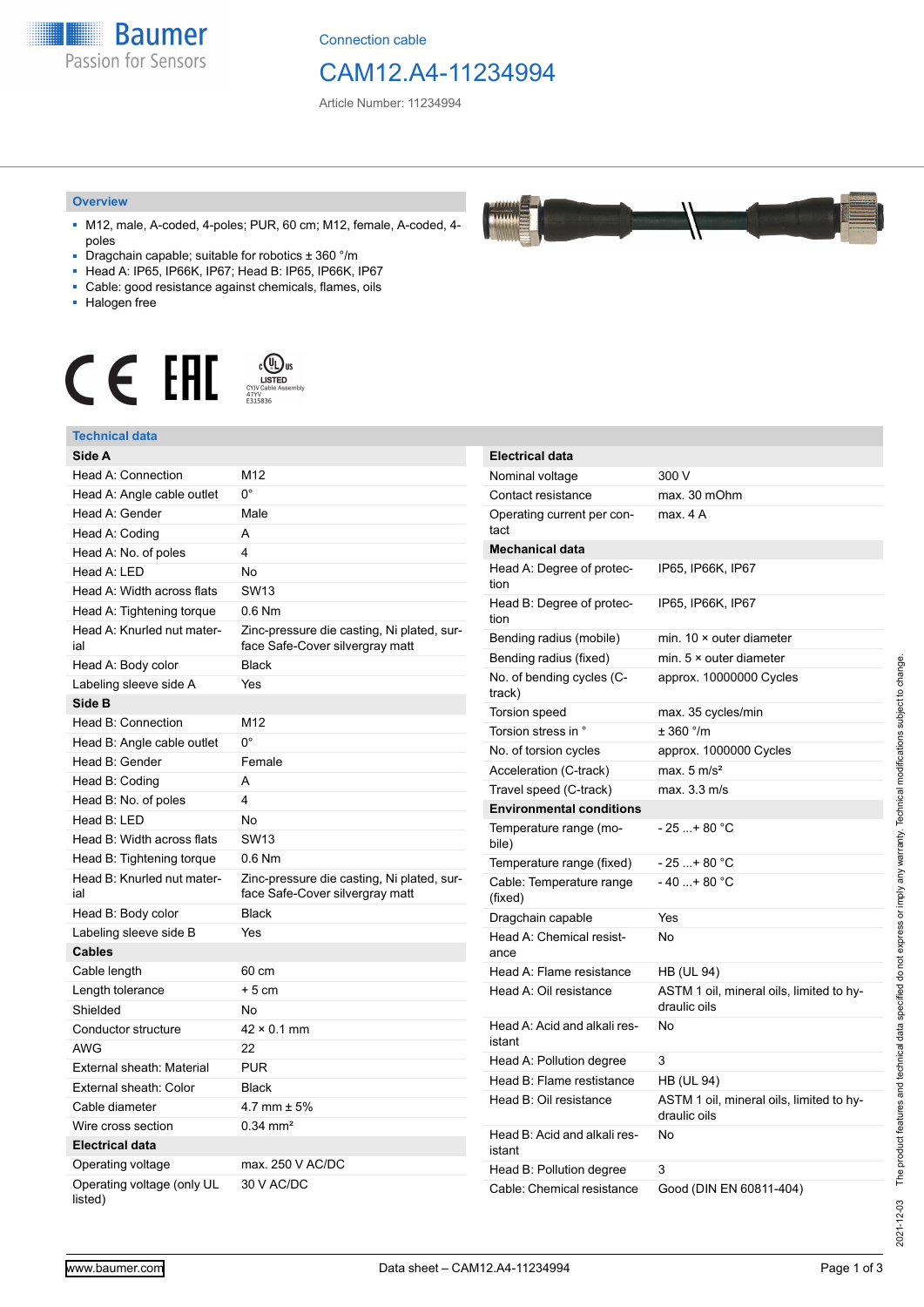

Connection cable

## CAM12.A4-11234994

Article Number: 11234994

### **Technical data**

**Side A**

### **Environmental conditions**

**Technical drawing**

Cable: Flame resistance Conform UL 1581 §1090 (H); CSA FT2; IEC 60332-2-2 Cable: Oil resistance Good (DIN EN 60811-404)

## **Environmental conditions**

Cable: Silicone-free Yes

## **Side B**

**Coding**

## **Technical drawing**





#### **Coding**